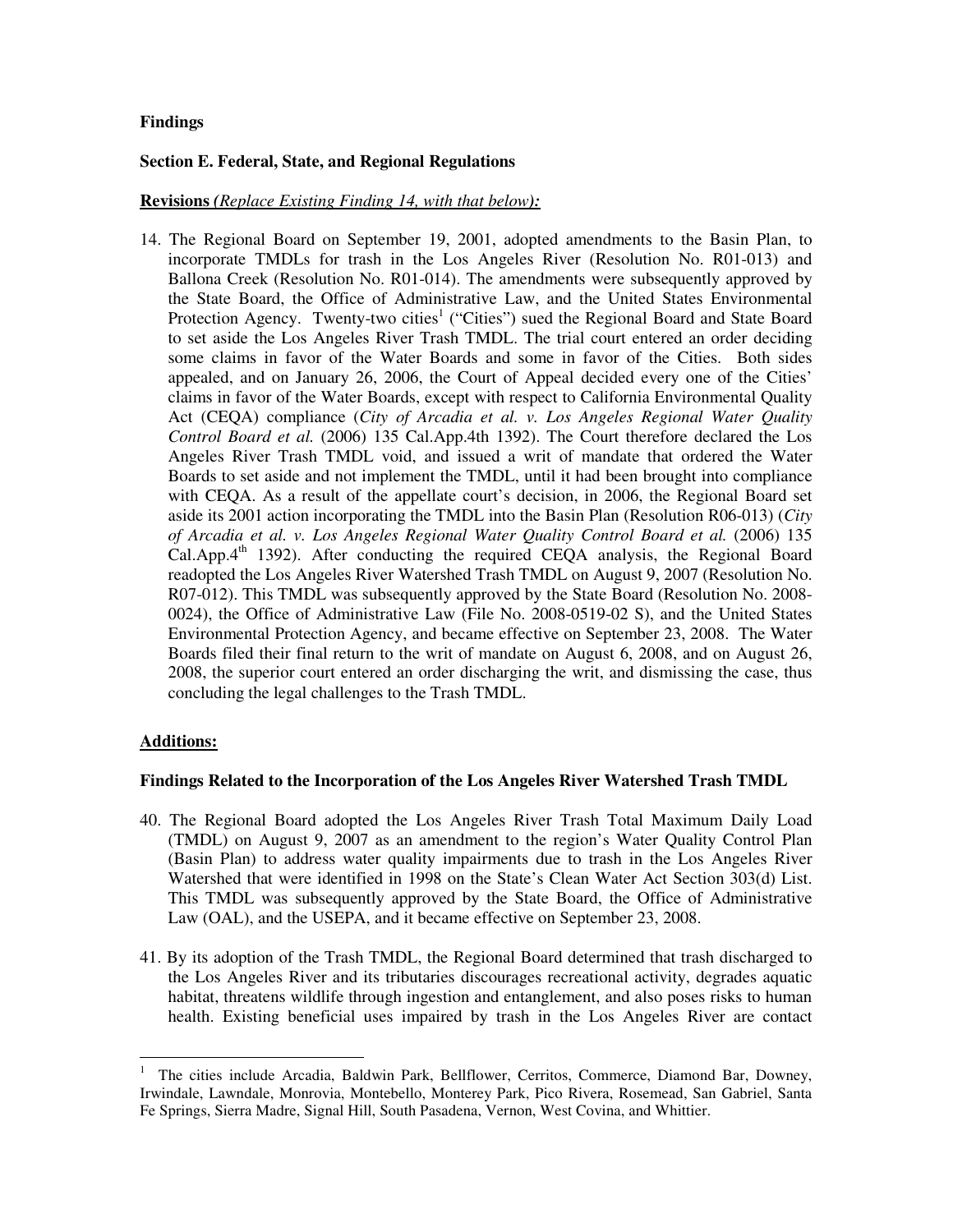recreation (REC-1) and non-contact recreation (REC-2); warm fresh water habitat (WARM); wildlife habitat (WILD); estuarine habitat (EST) and marine habitat (MAR); rare, threatened or endangered species (RARE); migration of aquatic organisms (MIGR) and spawning, reproduction and early development of fish (SPWN); commercial and sport fishing (COMM); wetland habitat (WET); and cold freshwater habitat (COLD).

- 42. The Los Angeles River Trash TMDL identifies discharges from the municipal separate storm sewer system as the principal source of trash to the Los Angeles River and its tributaries. As such, WLAs were assigned to MS4 Permittees that discharge to the MS4 system in the watershed. The WLAs are expressed as progressively decreasing allowable amounts of trash discharges from jurisdictional areas within the watershed. The Trash TMDL requires MS4 Permittees to make annual reductions of their discharges of trash to the Los Angeles River Watershed over a 9-year period, until the numeric target of zero trash discharged from the MS4 is achieved for the 2013-2014 storm year. The Basin Plan assigns MS4 Permittees within the Los Angeles River Watershed baseline Waste Load Allocations from which annual reductions are to be made. (See Basin Plan, Table 7-2.2.) The Basin Plan also specifies interim and final Waste Load Allocations as decreasing percentages of the Table 7-2.2 baseline WLAs, and specifies the corresponding "Compliance Points". (See Basin Plan, Table 7-2.3.)
- 43. The Los Angeles River Trash TMDL specifies that the WLAs shall be implemented through MS4 permits. Federal regulations require that NPDES permits be consistent with the assumptions and requirements of any available waste load allocation. (40 CFR  $122.44(d)(1)(vii)(B)$ .) State law requires both that the Regional Board implement its Basin Plan when adopting waste discharge requirements (WDRs) and that NPDES permits apply "any more stringent effluent standards or limitations necessary to implement water quality control plans…" (Wat. Code §§ 13263, 13377).
- 44. The Ninth Circuit Court of Appeals in *Defenders of Wildlife v. Browner* ruled that the Clean Water Act grants the permitting agency discretion either to require "strict compliance" with water quality standards through the imposition of numeric effluent limitations, or to employ an iterative approach toward compliance with water quality standards, by requiring improved BMPs over time (*Defenders of Wildlife v. Browner* (9<sup>th</sup> Cir. 1999) 191 F.3d 1159). In a precedential decision, the State Board acknowledged that the holding in *Browner* allows the issuance of MS4 permits that limit their provisions to BMPs that control pollutants to the MEP, and which do not require compliance with water quality standards. However, the Water Boards have declined to adopt that approach in light of the impacts of discharges from MS4s on waters throughout the State and Los Angeles region (see Order WQ 2001-15 and Part 2 of the LA County MS4 Permit). The State Board concluded and the Regional Board agrees that "where urban runoff is causing or contributing to exceedances of water quality standards, it is appropriate to require improvements to BMPs that address those exceedances" (Order WQ 2001-15, p. 8).
- 45. In a recent decision, the State Board also concluded that incorporation of the provisions of TMDLs into MS4 permits requires extra consideration. Specifically, the State Board held: "TMDLs, which take significant resources to develop and finalize, are devised with specific implementation plans and compliance dates designed to bring impaired waters into compliance with water quality standards. It is our intent that federally mandated TMDLs be given substantive effect. Doing so can improve the efficacy of California's NPDES storm water permits." The State Board stated that TMDLs should not be an "academic exercise", and indicated that in some instances when implementing TMDLs, numeric effluent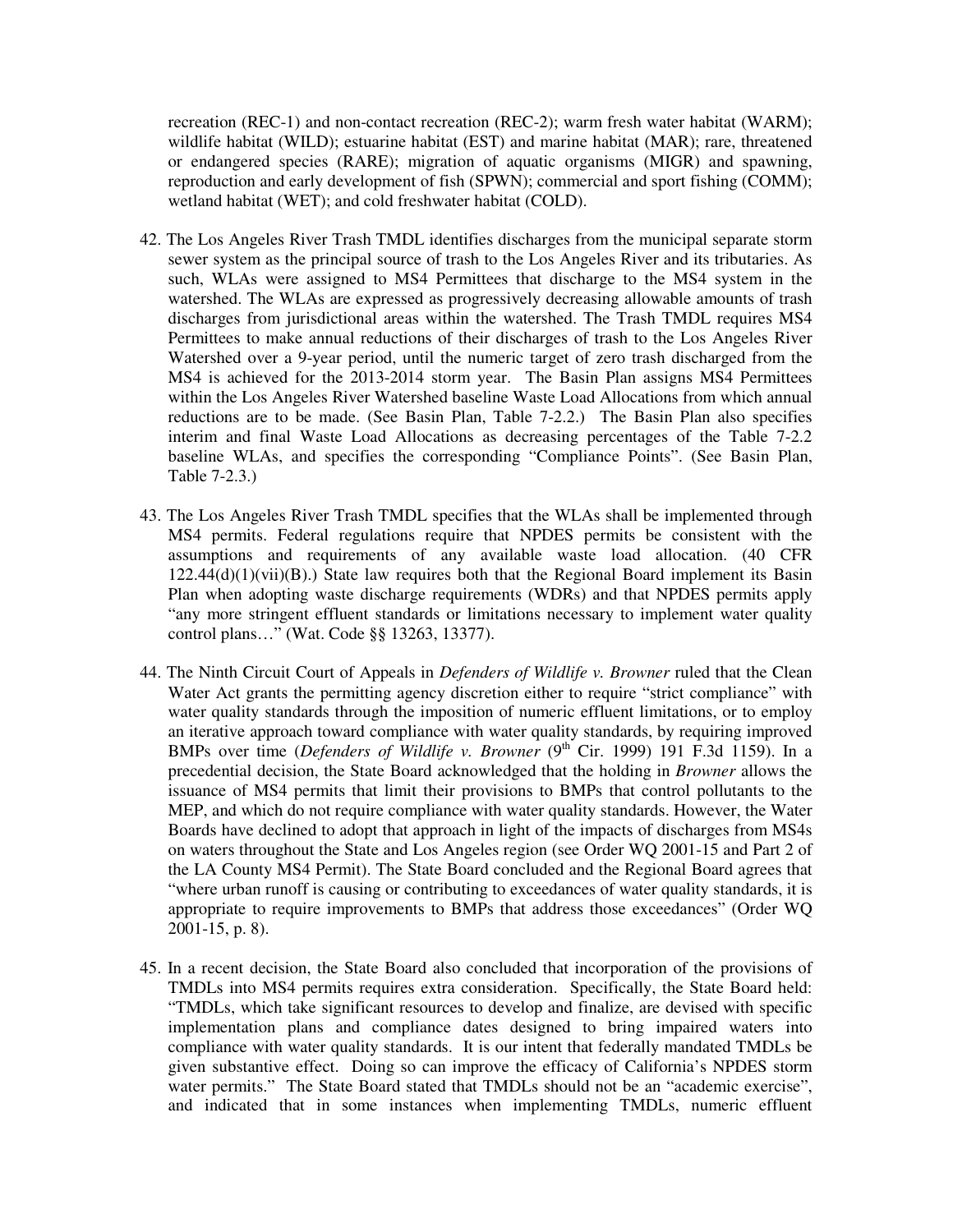limitations may be an appropriate means of controlling pollutants in storm water, provided the Regional Board's determination is adequately supported in the permit findings (Order WQ 2009-0008). The following paragraphs support the Regional Board's determination to implement the Trash TMDL with numeric effluent limitations.

- 46. The Trash TMDL specified a specific formula for calculating and allocating annual reductions in trash discharges from each jurisdiction. The formula results in specified annual amounts of trash that may be discharged from each jurisdiction into the receiving waters. Translation of the compliance points described in the TMDL into jurisdiction-specific load reductions from the baseline levels, as specified in the TMDL, logically results in the articulation of an annual limit on the amount of a pollutant that may be discharged. The specification of allowable annual trash discharge amounts meets the definition of an "effluent limitation", as that term is defined in subdivision (c) of section 13385.1 of the California Water Code. Specifically, the trash discharge limitations constitute a "numeric restriction … on the quantity [or] discharge rate … of a pollutant or pollutants that may be discharged from an authorized location." While there may be other ways to incorporate the compliance points from the TMDL into permit conditions, the Regional Board is not aware of any other mechanisms that would result in actual compliance with the requirements of the TMDL as it was intended.
- 47. The process to establish the Trash TMDL was exceedingly lengthy, heavily litigated and scrutinized, and contained extensive analysis. The essence of this TMDL has been twice approved by the Regional Board, the State Board, OAL, the USEPA, and has been subject to considerable judicial review. Therefore, the assumptions underlying this TMDL have been thoroughly vetted by staff, stakeholders, other agencies, and the courts over a significant period of time.
- 48. In its resolution establishing the Trash TMDL, the Regional Board already determined that the implementation schedule was reasonable and feasible, and noted that the MS4 Permittees had notice of the trash impairment since at least 1998 (with its listing on the 1998 303(d) list) and had been required to attain water quality standards for trash in the receiving waters since this order was first adopted in December of 2001. (See e.g., Resolution R07-012, finding 14.) The Court of Appeal affirmed the Regional Board's determination that the final waste load allocations were attainable and not inordinately expensive. (*Cities of Arcadia*, 135 Cal.App. $4<sup>th</sup>$  at 1413 and 1427-1430.) Full capture systems, partial capture devices, and institutional controls are presently available to feasibly and practicably attain the interim and final effluent limitations, and it is anticipated that this order will precipitate additional innovations in control strategies and technologies, just as the adoption of the Trash TMDL resulted in the proffering and certification of seven full capture systems.
- 49. The Trash TMDL and this order include provisions that allow Permittees to be deemed in compliance with their effluent limitations through the installation of certain best management practices (certified full capture systems). Any Permittee that is deemed in compliance through the use of certified full capture systems would not be in violation of the effluent limitations even if some trash is discharged in excess of the annual limitations.
- 50. The Trash TMDL includes provisions requiring its reconsideration after a trash reduction of 50% has been achieved and sustained in the watershed, which provides an opportunity to reexamine some of the assumptions of the TMDL after tangible and meaningful progress has been made in the watershed. (See Basin Plan, Table 7-2.3, fn. 2.)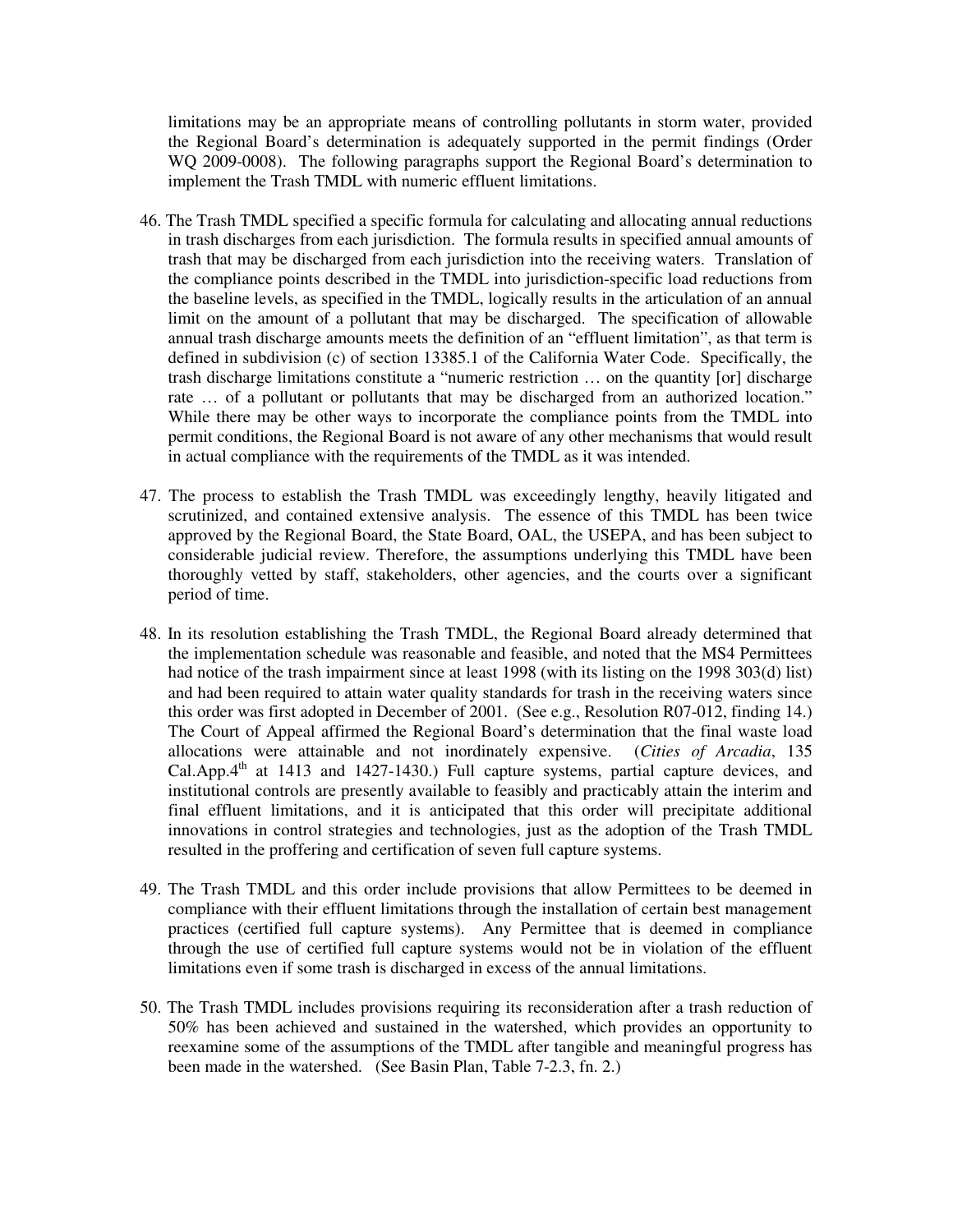- 51. Depending upon the compliance strategy selected by each Permittee, compliance with the effluent limitations set forth in Appendix 7-1 may require a demonstration that the Permittee is in strict compliance with water quality standards. It remains the Permittee's choice, however, to comply via full capture systems (which do not require a demonstration of strict compliance with water quality standards), or partial capture devices and/or institutional controls.
- 52. Section  $402(p)(3)(B)(iii)$  of the Clean Water Act, requires MS4 Permittees to reduce the pollutants in their storm water discharges to the "maximum extent practicable" (MEP). As set forth herein, "practicable" options presently exist to achieve compliance with the effluent limitations. Since the effluent limitations can be practicably achieved, their imposition is within the federally mandated MEP standard, and no analysis contemplated by *City of Burbank v. SWRCB* (2005) 35 Cal.4th 613 pursuant to Water Code section 13241 is necessary to support these effluent limitations.
- 53. In its discretion, the Regional Board may administratively impose civil liability of up to \$10,000 for "each day in which the violation [of waste discharge requirements] occurs." (Wat. C. § 13385, subd (c).) The Los Angeles River Trash TMDL adopted by the Regional Board states that improperly deposited trash is mobilized during storm events of greater than 0.25 inches of precipitation. Violations of the effluent limitations, therefore, are limited to the days of a storm event of greater than 0.25 inches. Once a Permittee has violated the annual effluent limitation, any subsequent discharges of trash during any day of a storm event of greater than 0.25 inches during the same storm year constitutes an additional "day in which the violation [of the effluent limitation] occurs".
- 54. Unlike subdivision (c) of Water Code section 13385 where violations of effluent limitations are assessed on a per day basis, the mandatory minimum penalties subdivisions (Wat. Code § 13385, subd. (h) and (i)) require the Regional Board to assess mandatory minimum penalties for "each violation" of an effluent limitation. The effluent limitations in Appendix 7-1 are expressed as annual limitations. Therefore, there can be no more than one violation of each interim or final effluent limitation per year. Trash is considered a Group I pollutant, as specified in Appendix A to section 123.45 of Title 40 of the Code of Federal Regulations. Therefore, each annual violation of an effluent limitation in Appendix 7-1 by forty percent or more would be considered a "serious violation" under subdivision (h). With respect to the final effluent limitation of zero trash, any detectable discharge of trash necessarily is a serious violation, in accordance with the State Board's Enforcement Policy. Violations of the effluent limitations in Appendix 7-1 would not constitute "chronic" violations that would give rise to mandatory liability under subdivision (i) because four or more violations of the effluent limitations subject to a mandatory penalty cannot occur in a period of six consecutive months.
- 55. Therefore, the modifications to the Order include effluent limitations in a manner consistent with the assumptions and requirements of the WLAs from which they are derived as well as an allowance to comply with these effluent limitations [*i.e.* WLAs] through proper installation and maintenance of full capture systems.
- 56. Modifications consistent with the assumptions and requirements of the TMDL are therefore included in Parts 4 (Special Provisions) and 5 (Definitions) of this Order. Part 7 (Total Maximum Daily Load Provisions) is added to this Order and incorporates provisions to assure that Los Angeles County MS4 Permittees achieve the Waste Load Allocations (WLAs) and comply with other requirements of Total Maximum Daily Loads (TMDLs) covering impaired waters impacted by the Permittees' discharges. These modifications are